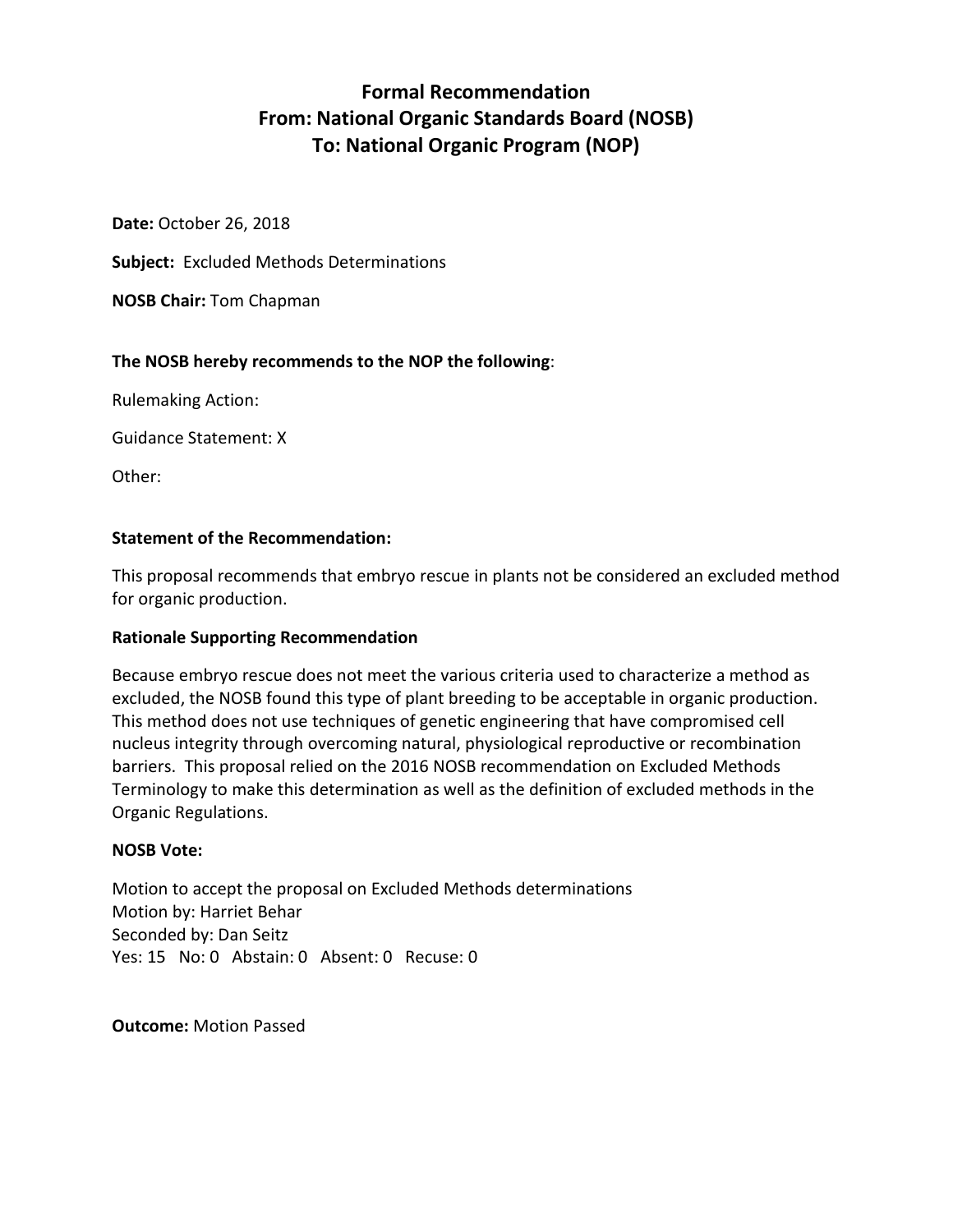# **National Organic Standards Board Materials/GMO Subcommittee Proposal Excluded Method Determinations October 2018 August 14, 2018**

#### **Introduction and background**

At the November 18, 2016 in-person NOSB meeting, the NOSB recommended that the National Organic Program (NOP) develop a formal guidance document for the determination and listing of excluded methods. This 2016 [recommendation,](https://www.ams.usda.gov/sites/default/files/media/MSExcludedMethods.pdf) entitled "Excluded Methods Terminology," clarified the excluded methods definitions and criteria in response to increasing diversity in the types of genetic manipulations performed on seed, livestock and other biologically-based resources used in agriculture. Genetic engineering is a rapidly expanding field in science. The NOSB recognizes the need to continually add methods to the list for review and to determine if the methods are or are not acceptable in organic agriculture. In addition to the 2016 recommendation, a [discussion document](https://www.ams.usda.gov/sites/default/files/media/MSExcludedMethodsDiscussionDocumentNov2016.pdf) provided a list of technologies needing further review to determine if they should be classified as excluded methods or not. At the Fall 2017 NOSB in-person meeting, the NOSB passed [a recommendation](https://www.ams.usda.gov/sites/default/files/media/MSExcludedMethodsFinalRec.pdf) to add three technologies as excluded methods to the NOP guidance document.

#### **Goals of this proposal/document**

This proposal for the October 2018 NOSB meeting addresses three additional methods listed as "To Be Determined" in the November 2016 discussion document. Using the NOSB's proposed improved definitions of excluded methods, the NOSB Materials Subcommittee identified one technology as an excluded method in organic agriculture and another technology as a method that should not be excluded in organic agriculture.

Public comment at numerous NOSB meetings over the years continues to stress the view that technologies used to manipulate the genetic code in a manner that is outside traditional plant and animal breeding should remain prohibited in organic production. Among all of the organic stakeholders, there is a strong belief that genetic engineering is a threat to the integrity of the organic label. Both organic producers and consumers reject the inclusion of genetic engineering in organic production. This document represents the continuing work of the NOSB to clarify which methods, in the expanding field of genetic engineering, can be used under the USDA organic seal.

# **Definitions**

The NOSB previously recommended the use of the following definitions to determine whether or not a method should be/is excluded.

**Genetic engineering (GE)** – A set of techniques from modern biotechnology (such as altered and/or recombinant DNA and RNA) by which the genetic material of plants, animals, organisms, cells and other biological units are altered and recombined.

**Genetically Modified Organism (GMO)** – A plant, animal, or organism that is from genetic engineering as defined here. This term will also apply to products and derivatives from genetically engineered sources. (Modified slightly from IFOAM Position)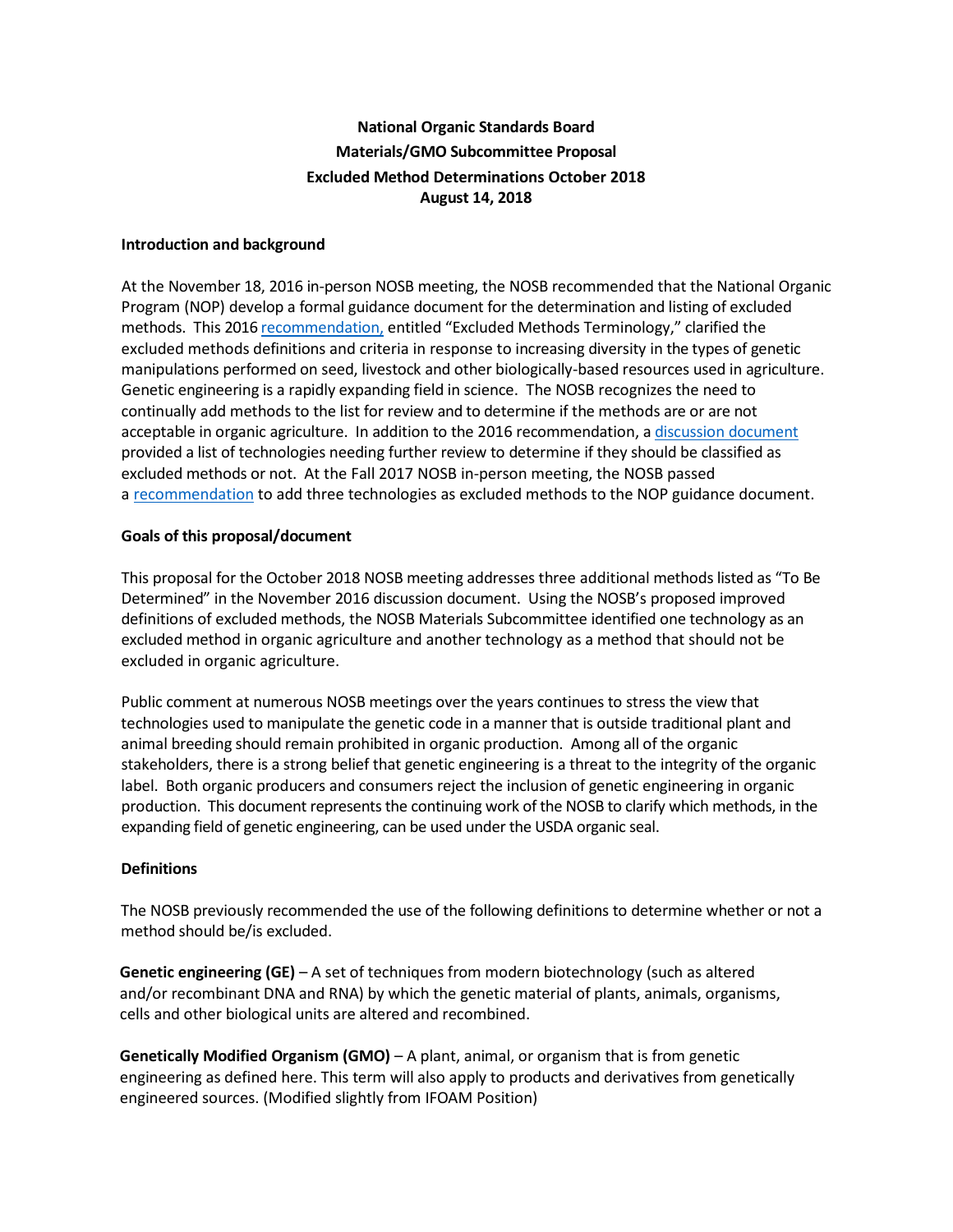**Modern Biotechnology** – (i) in vitro nucleic acid techniques, including recombinant DNA and direct injection of nucleic acid into cells or organelles, or (ii) fusion of cells beyond the taxonomic family, that overcomes natural, physiological reproductive or recombination barriers, and that are not techniques used in traditional breeding and selection. (From Codex Alimentarius)

**Synthetic Biology** – A further development and new dimension of modern biotechnology that combines science, technology and engineering to facilitate and accelerate the design, redesign, manufacture and/or modification of genetic materials, living organisms and biological systems. (Operational Definition developed by the Ad Hoc Technical Expert Group on Synthetic Biology of the UN Convention on Biological Diversity)

**Non-GMO** – The term used to describe or label a product that was produced without any of the excluded methods defined in the organic regulations and corresponding NOP policy. The term "non-GMO" is consistent with process-based standards of the NOP where preventive practices and procedures are in place to prevent GMO contamination while recognizing the possibility of inadvertent presence.

**Classical/Traditional plant breeding –** Classical (also known as traditional) plant breeding relies on phenotypic selection, field-based testing and statistical methods for developing varieties or identifying superior individuals from a population, rather than on techniques of modern biotechnology. The steps to conduct breeding include: generation of genetic variability in plant populations for traits of interest through controlled crossing (or starting with genetically diverse populations), phenotypic selection among genetically distinct individuals for traits of interest, and stabilization of selected individuals to form a unique and recognizable cultivar. Classical plant breeding does not exclude the use of genetic or genomic information to more accurately assess phenotypes, however the emphasis must be on whole plant selection.

#### **Criteria**

Below are the criteria listed in the previous NOSB recommendations to determine if methods should be excluded:

- 1. The genome is respected as an indivisible entity and technical/physical insertion, deletions, or rearrangements in the genome is refrained from (e.g. through transmission of isolated DNA, RNA, or proteins). *In vitro* nucleic acid techniques are considered to be invasion into the plant genome.
- 2. The ability of a variety to reproduce in species-specific manner has to be maintained and genetic use restriction technologies are refrained from (e.g. Terminator technology).
- 3. Novel proteins and other molecules produced from modern biotechnology must be prevented from being introduced into the agro-ecosystem and into the organic food supply.
- 4. The exchange of genetic resources is encouraged. In order to ensure farmers have a legal avenue to save seed and plant breeders have access to germplasm for research and developing new varieties, the application of restrictive intellectual property protection (e.g., utility patents and licensing agreements that restrict such uses to living organisms, their metabolites, gene sequences or breeding processes are refrained from).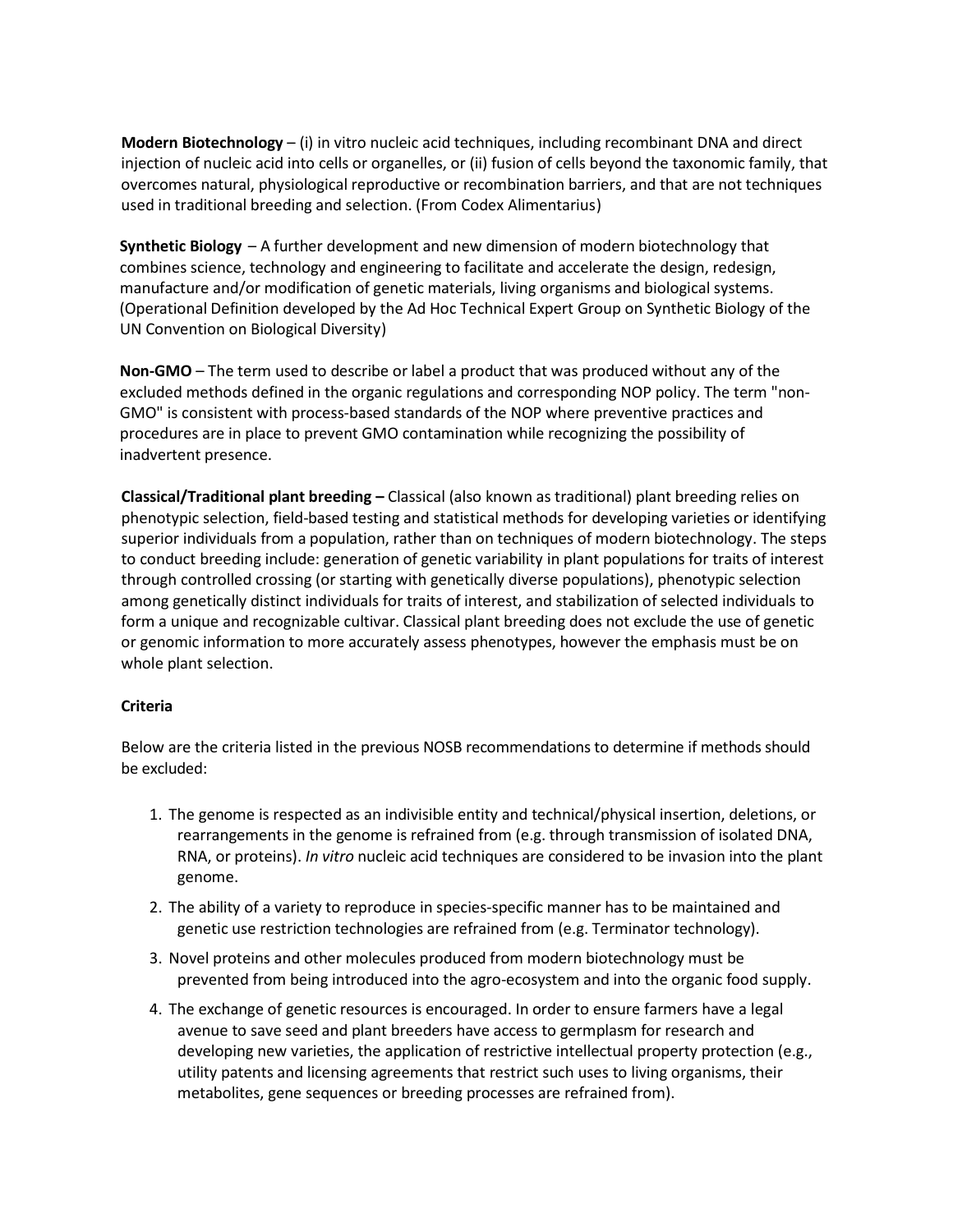The NOSB has voted and determined these to be excluded methods.

| <b>Method and</b><br>synonyms                                                                                                                                | <b>Types</b>                                                                                                                                                                                                                                                                                                                                                                                                      | <b>Excluded</b><br><b>Methods</b> | <b>Criteria</b><br><b>Applied</b> | <b>Notes</b>                                                                                                                       |
|--------------------------------------------------------------------------------------------------------------------------------------------------------------|-------------------------------------------------------------------------------------------------------------------------------------------------------------------------------------------------------------------------------------------------------------------------------------------------------------------------------------------------------------------------------------------------------------------|-----------------------------------|-----------------------------------|------------------------------------------------------------------------------------------------------------------------------------|
| Targeted genetic<br>modification (TagMo)<br>syn. Synthetic<br>gene technologies<br>syn. Genome<br>engineering<br>syn. Gene editing<br>syn. Gene<br>targeting | Sequence-specific<br>nucleases (SSNs)<br>Meganucleases Zinc finger<br>nuclease (ZFN)<br>Mutagenesis via<br>Oligonucleotides<br>CRISPR-Cas system<br>(Clustered regularly<br>interspaced short<br>palindromic repeats) and<br>associated protein genes<br><b>TALENs (Transcription</b><br>activator-like effector<br>nucleases)<br>Oligonucleotide directed<br>mutagenesis (ODM) Rapid<br>Trait Development System | <b>YES</b>                        | 1, 3, 4                           | Most of these new<br>techniques are not<br>regulated by USDA<br>and are currently<br>difficult to<br>determine through<br>testing. |
| <b>Gene Silencing</b>                                                                                                                                        | RNA-dependent DNA<br>methylation (RdDM)<br>Silencing via RNAi<br>pathway RNAi pesticides                                                                                                                                                                                                                                                                                                                          | <b>YES</b>                        | 1, 2, 4                           |                                                                                                                                    |
| Accelerated plant<br>breeding techniques                                                                                                                     | <b>Reverse Breeding</b><br>Genome<br>Elimination<br>FasTrack<br><b>Fast flowering</b>                                                                                                                                                                                                                                                                                                                             | <b>YES</b>                        | 1, 2, 4                           | These may pose an<br>enforcement<br>problem for<br>organics because<br>they are not<br>detectable in tests.                        |
| Synthetic Biology                                                                                                                                            | Creating new DNA<br>sequences<br>Synthetic chromosomes<br>Engineered biological<br>functions and systems                                                                                                                                                                                                                                                                                                          | <b>YES</b>                        | 1, 3, 4                           |                                                                                                                                    |
| Cloned animals and<br>offspring                                                                                                                              | Somatic nuclear transfer                                                                                                                                                                                                                                                                                                                                                                                          | <b>YES</b>                        | 1, 3                              |                                                                                                                                    |
| Plastid<br>Transformation                                                                                                                                    |                                                                                                                                                                                                                                                                                                                                                                                                                   | <b>YES</b>                        | 1, 3, 4                           |                                                                                                                                    |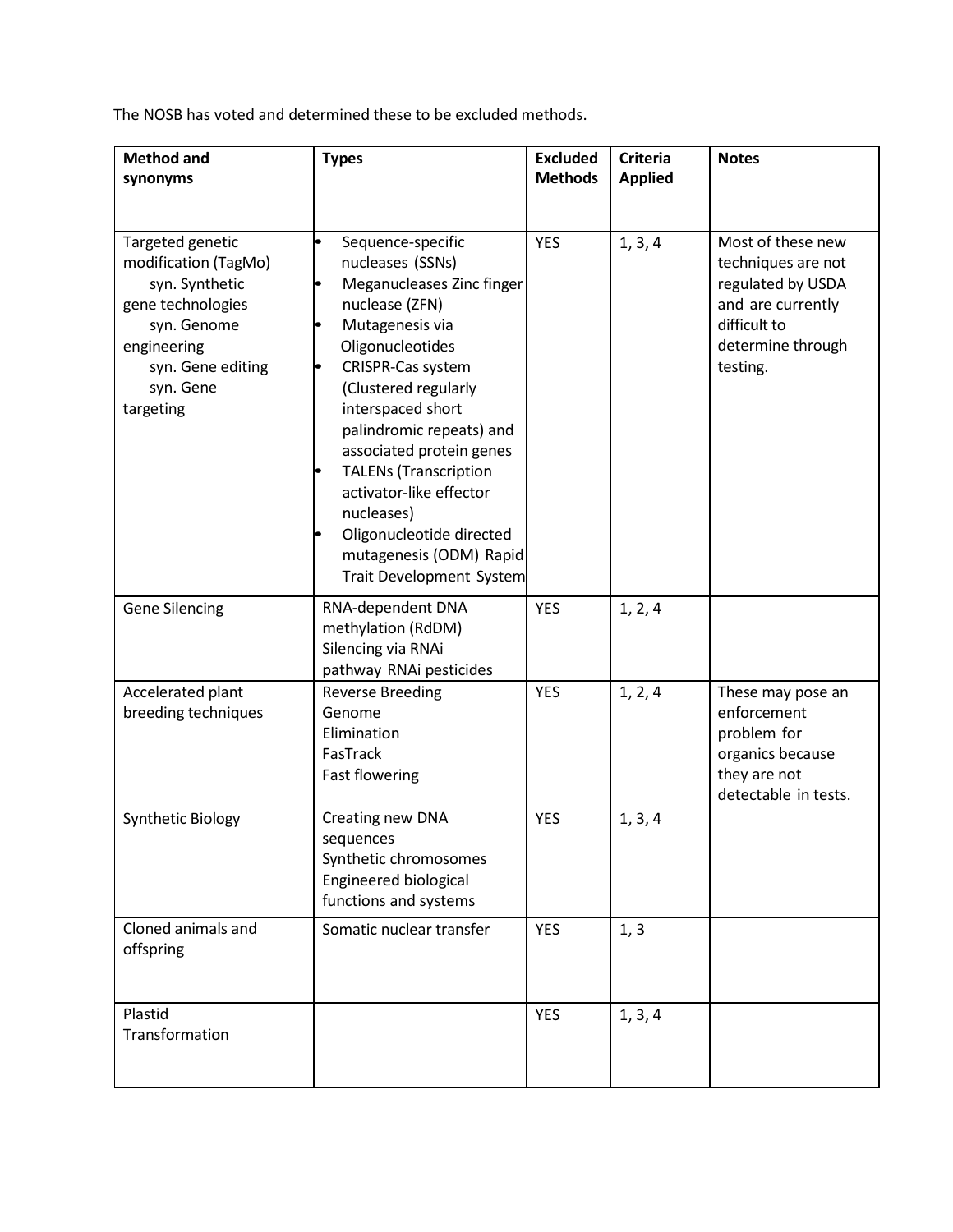| Cisgenesis        | <b>YES</b> | 1, 3, 4 | Even though the<br>genetic<br>manipulation may be<br>within the same<br>species; this method of<br>gene insertion can<br>create characteristics<br>that are not possible<br>within that individual<br>with natural processes<br>and can have<br>unintended<br>consequences.     |
|-------------------|------------|---------|---------------------------------------------------------------------------------------------------------------------------------------------------------------------------------------------------------------------------------------------------------------------------------|
| Intragenesis      | <b>YES</b> | 1, 3, 4 | Even though the<br>genetic<br>manipulation may be<br>within the same<br>species; this method of<br>gene rearrangement<br>can create<br>characteristics that are<br>not possible within that<br>individual with natural<br>processes and can have<br>unintended<br>consequences. |
| Agro-infiltration | <b>YES</b> | 1, 3, 4 | In vitro nucleic acids<br>are introduced<br>to plant leaves to be<br>infiltrated into them.<br>The resulting plants<br>could not have been<br>achieved through<br>natural processes and<br>are a manipulation of<br>the genetic code within<br>the nucleus of the<br>organism.  |

The following genetic engineering methods were found by the NOSB NOT to be excluded methods.

| <b>Method and</b>                   | <b>Types</b> | <b>Excluded</b> | <b>Criteria</b> | <b>Notes</b> |
|-------------------------------------|--------------|-----------------|-----------------|--------------|
| synonyms                            |              | <b>Methods</b>  | <b>Applied</b>  |              |
| <b>Marker Assisted</b><br>Selection |              | NO.             |                 |              |
| Transduction                        |              | <b>NO</b>       |                 |              |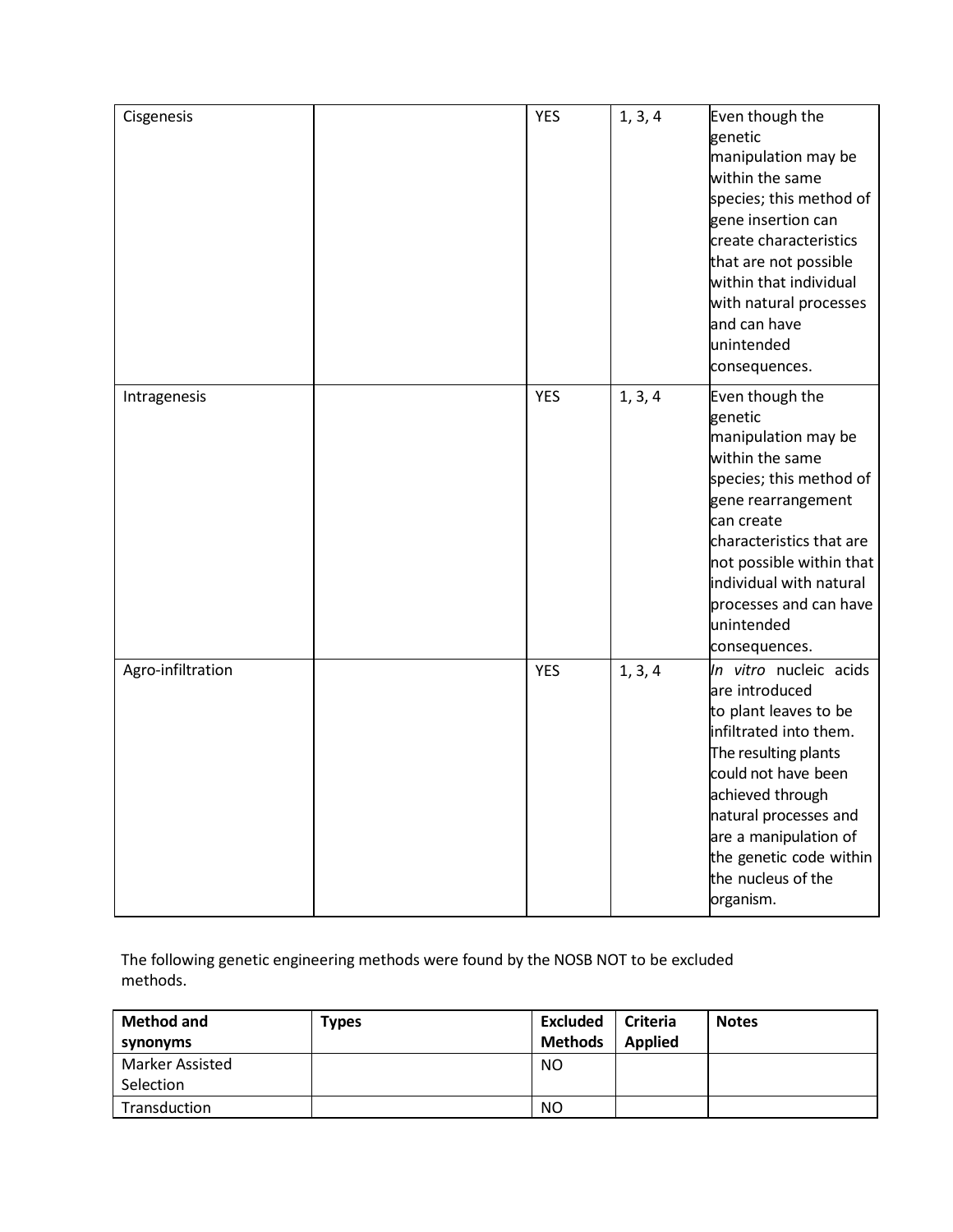# **Discussion**

The Materials Subcommittee recognizes the topic of genetic engineering and evaluation of excluded methods will remain on our work agenda to determine if new technologies do or do not meet our current definitions. We may also need to incorporate additional criteria into our current definitions to evaluate new and unique technologies.

We are aware that specific laboratory tests are not currently available to detect the use of several new excluded genetic modification technologies in organisms. However, we still believe that the technology should be listed as an excluded method, when appropriate, and anticipate the development of tests or other methods that can detect the presence of these technologies. The Materials Subcommittee may put forward another discussion document in the future to aid the NOP in determining how to enforce this prohibition when there is no means to detect an excluded method was used in production.

Public comment received has been positive regarding the listing of all proposed excluded and nonexcluded methods listed above. At the November 2017 meeting, when three new items were added to the excluded methods list, there were numerous comments requesting a clear description of the methods used in these excluded technologies. The three items added were cisgenesis, intragenesis, and agro-infiltration. Basic descriptions of these technologies are described below.

- Cisgenesis—the intact DNA of a plant is directly modified through gene transfer, and the integrity of the nuclear genome is disturbed. The introduced gene is from the same taxonomic family. Cisgenesis is a form of genetic engineering where genes are artificially transferred from the same species, or between closely related organisms. Unpredictable outcomes can occur through gene transfer, random or otherwise, even within the same species, through the introduction of intended or unintended change to genetic sequences and unintended insertions of novel bacteria, viruses or DNA to the host.
- Intragenesis—the intact DNA of a plant is directly modified through gene transfer, and the integrity of the nuclear genome is disturbed. The introduced gene or multiple genes are from the same taxonomic family, and the gene sequence may be rearranged. The same inherent risks of cisgenesis caused by the unpredictable outcomes of gene modification technology, are also risks associated with intragenesis.
- Agro-infiltration—in vitro nucleic acids, usually via a bacterial transporter, are introduced to plant leaves by direct injection or by vacuum infiltration into the plant. This method manipulates the genetic code within the nucleus of the organism. The goal is to produce a desired protein not present in the plant. The bacteria can make a hole in the cell wall, move into the nucleus of the plant and integrate into the plants' chromosomes. Stable integration into the plant's cell structure is not guaranteed. Agro-infiltration can also be used to silence specific genetic traits, although exact knowledge of how this is working at a genetic level is not currently known.

# **Proposal**

Two items were considered for this proposal. One item was determined to be an excluded method depending on the method used to cause the change to the organism. The other method was determined to not be an excluded method.

Transposons, when produced from chemicals, ultraviolet radiation or other synthetic methods, are to be added to the list of excluded methods.

• **Transposons** are jumping genes that occur in nature and are responsible for mutations. Transposon activity can be modified to increase mutation rates. This can be done by chemicals or by physical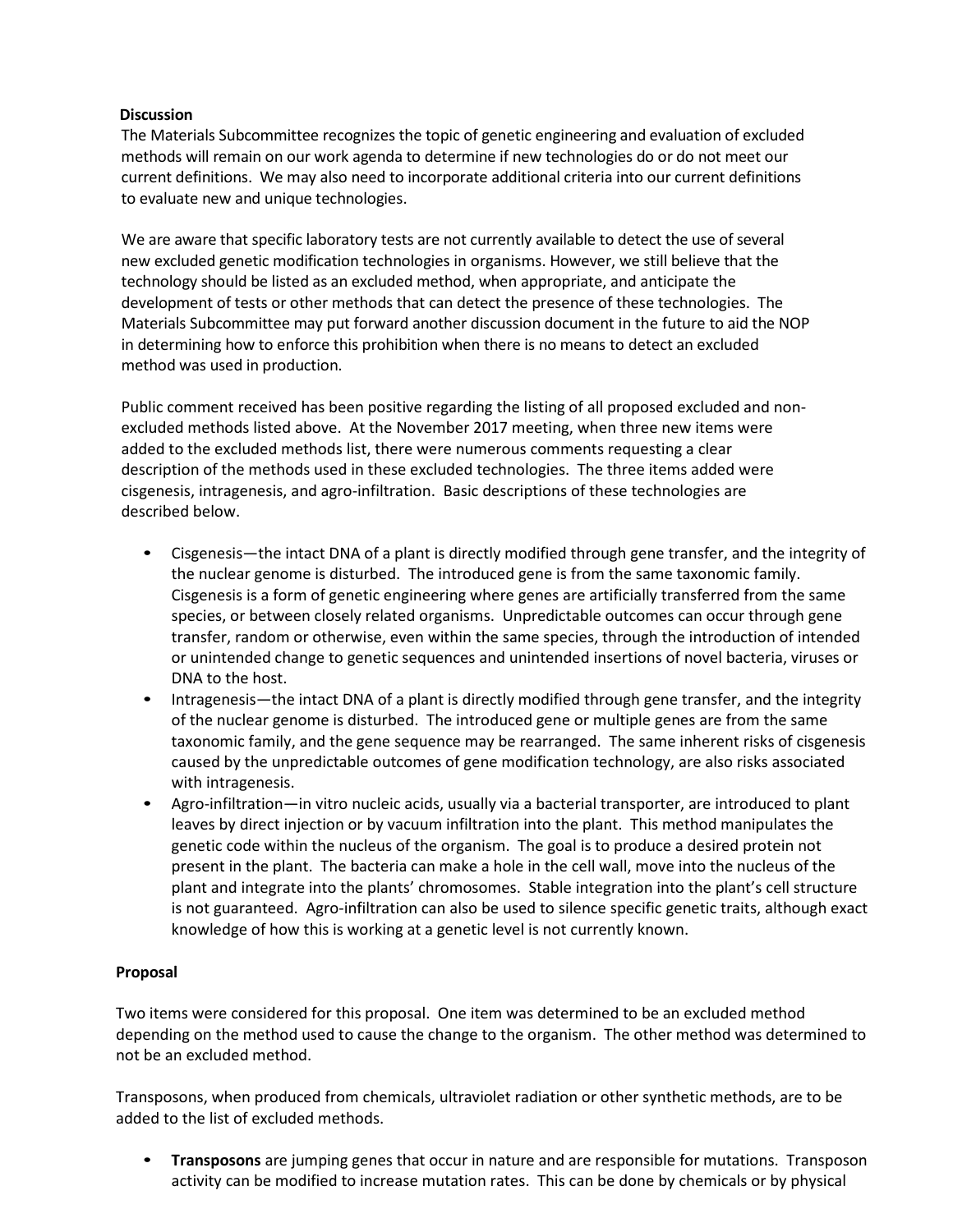stress like drought or heat. Changes or mismatches to the individual nucleotides occurs, altering the cell's genetic identity and genome size. When the transposon cleaves from its original location to another location, there is also a change to the genetic makeup at the site where it no longer resides.

- IFOAM's 2018 position paper on Techniques in Organic Systems considers transposons caused by physical stress to be compatible with organic systems.
- The NOSB livestock subcommittee discussed transposons in an August 2014 Memorandum to the NOP on Livestock Vaccines Made with Excluded Methods. Transposons were described as follows in that document.

*Transposons, also called transposable elements, are naturally occurring, double stranded DNA sequences with a defined structure. Each end of the transposon includes inverted repeats. In prokaryotes, the internal structure includes at least one gene for transposase and may contain many more depending upon the type of transposon. Genes for antibiotic resistance, one example of the types of transposon genes, occur both naturally and sometimes as a marker in lab modified transposons. When the transposase gene is expressed, the protein binds to the inverted repeats of the transposon, cleaves the genomic DNA and excises the transposon. Transposase can then cleave the genomic DNA at another spot and recombine the transposon into a new position in the genome.*

| Method and synonyms | <b>Types</b> | Excluded<br><b>Methods</b>                                                    | Criteria Used | <b>Notes</b>                                                                                                                                                                                                                                                                                     |
|---------------------|--------------|-------------------------------------------------------------------------------|---------------|--------------------------------------------------------------------------------------------------------------------------------------------------------------------------------------------------------------------------------------------------------------------------------------------------|
| Transposons         |              | YES - when<br>produced<br>by any<br>means<br>other than<br>physical<br>stress | 1, 3, 4       | Can be naturally occurring due to<br>drought, heat or other means of<br>physical stress, are not an excluded<br>method.<br>Transposons produced through<br>chemical, artificial ultra violet<br>radiation or other synthetic stress or<br>interaction is considered to be an<br>excluded method. |

The method below has been determined to be an excluded method based upon the criteria listed above.

The following technology was found to not be an excluded method.

• **Embryo rescue in plants**—a technique that recovers plants from sexual crosses in which the majority of the embryos cannot survive *in-vivo* or may have gone dormant. The method helps to overcome embryo unviability, due to inherent weakness, immaturity or hybrids that degenerate. This method can combine desirable traits of complementary parents, such as in the development of seedless fruits. This method aids in shortening the breeding cycle. Embryos are placed in a controlled sucrose culture, for specific times and under controlled temperatures and light, to aid in the successful recovery of viable plants. The IFOAM position paper "Compatibility of Breeding Techniques in Organic Systems states, "In order to improve frequency of progeny of wide crosses, the embryo is transferred to artificial media. The embryo is derived from natural fusion of an egg and pollen cell. However, in wide crosses, the endosperm is often not well developed to feed the embryo. This method was used to produce triticale (Triticum aestivum x Secale cerale)." IFOAM also states this is compatible with organic systems.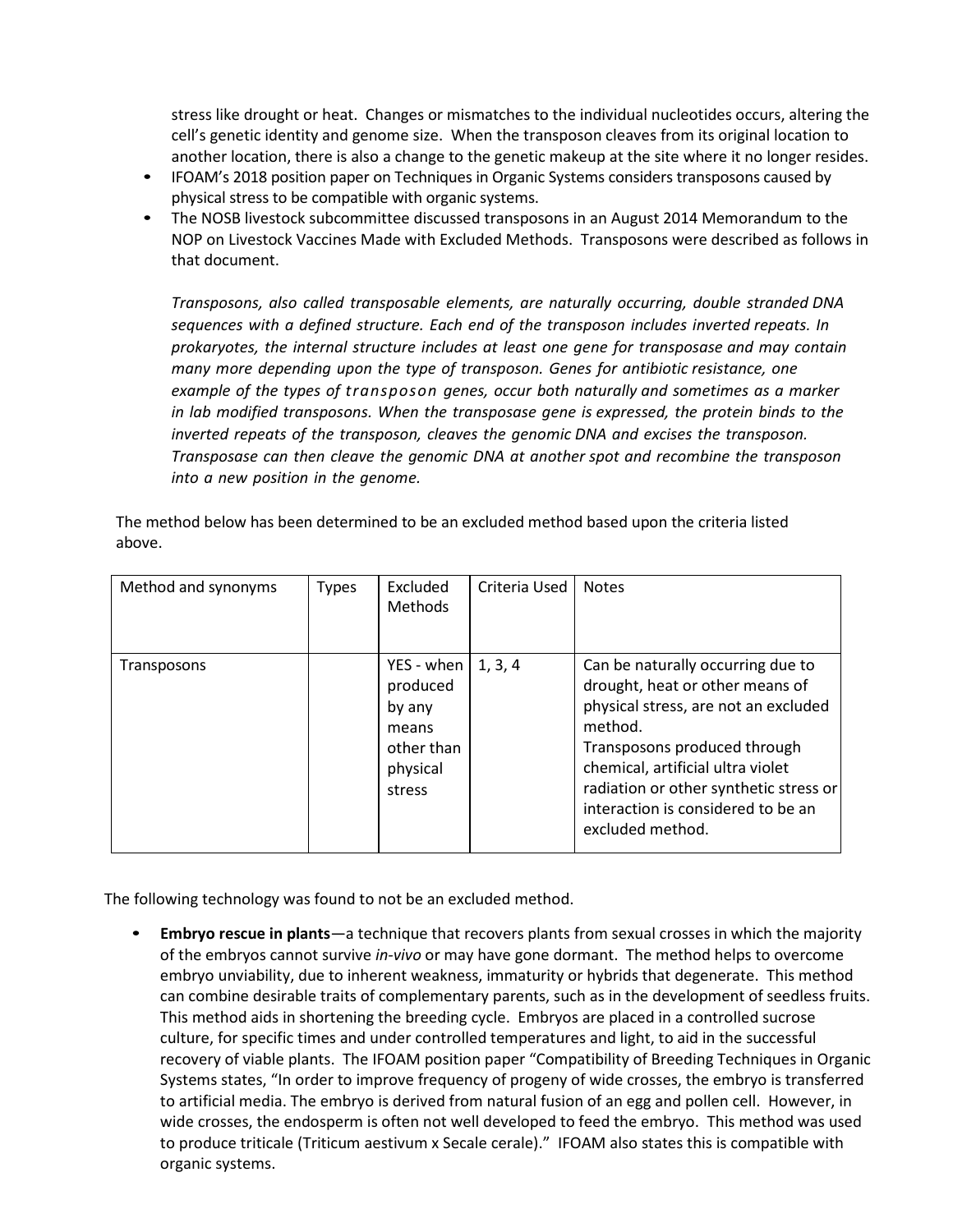| Method and synonyms     | Types | Excluded<br><b>Methods</b> | Criteria Used | <b>Notes</b>                                                                                                                           |
|-------------------------|-------|----------------------------|---------------|----------------------------------------------------------------------------------------------------------------------------------------|
| Embryo rescue in plants |       | No                         |               | <b>IFOAM's 2018 position paper on</b><br>Techniques in Organic Systems<br>considers this technique compatible<br>with organic systems. |

The following methods will continue to be researched.

| <b>Terminology</b>                  |                                   |                     |                  |                                                                                                                                                                                                                                                                                                                                                                                                                                                                                                                                       |  |
|-------------------------------------|-----------------------------------|---------------------|------------------|---------------------------------------------------------------------------------------------------------------------------------------------------------------------------------------------------------------------------------------------------------------------------------------------------------------------------------------------------------------------------------------------------------------------------------------------------------------------------------------------------------------------------------------|--|
| Method and synonyms                 | <b>Types</b>                      | Excluded<br>Methods | Criteria<br>Used | <b>Notes</b>                                                                                                                                                                                                                                                                                                                                                                                                                                                                                                                          |  |
| Protoplast Fusion                   |                                   | <b>TBD</b>          |                  | There are many ways to achieve<br>protoplast fusion, and until the criteria<br>about cell wall integrity are discussed and<br>developed, these technologies cannot yet                                                                                                                                                                                                                                                                                                                                                                |  |
| Cell Fusion within Plant<br>Family  |                                   | <b>TBD</b>          |                  | Subject of an NOP memo in2013. The crops<br>subcommittee will continue to explore the issue<br>of detection and testing.                                                                                                                                                                                                                                                                                                                                                                                                              |  |
| <b>TILLING</b>                      | Eco-<br><b>TILLING</b>            | <b>TBD</b>          |                  | Stands for "Targeted Induced Local Lesions In<br>Genomes." It is a type of mutagenesis combined<br>with a new screening procedure.                                                                                                                                                                                                                                                                                                                                                                                                    |  |
| Doubled Haploid<br>Technology (DHT) |                                   | <b>TBD</b>          |                  | There are several ways to make double haploids,<br>and some do not involve genetic engineering<br>while some do. It is difficult or impossible to<br>detect DHT with tests.                                                                                                                                                                                                                                                                                                                                                           |  |
| <b>Induced Mutagenesis</b>          |                                   | <b>TBD</b>          |                  | This is a very broad term and needs to be<br>classified based on what induces the mutations,<br>such as chemicals, radiation, or other stresses.                                                                                                                                                                                                                                                                                                                                                                                      |  |
| Embryo transfer in animals          | Embryo<br>rescue<br>in<br>animals | TBD                 |                  | FiBL distinguishes embryo rescue in plants from<br>animals. A technique used in animal breeding,<br>FiBL involves inducing superovulation of the<br>donor with gonadotropins (glycoprotein<br>polypeptide hormones), artificial insemination,<br>recovery of embryos, isolation and storage of<br>embryos, and transfer of embryos into an<br>animal, which results in a pregnancy and<br>hopefully a birth of a live animal at maturity.<br>More research is needed to clarify if use of<br>hormones is essential to this technique. |  |